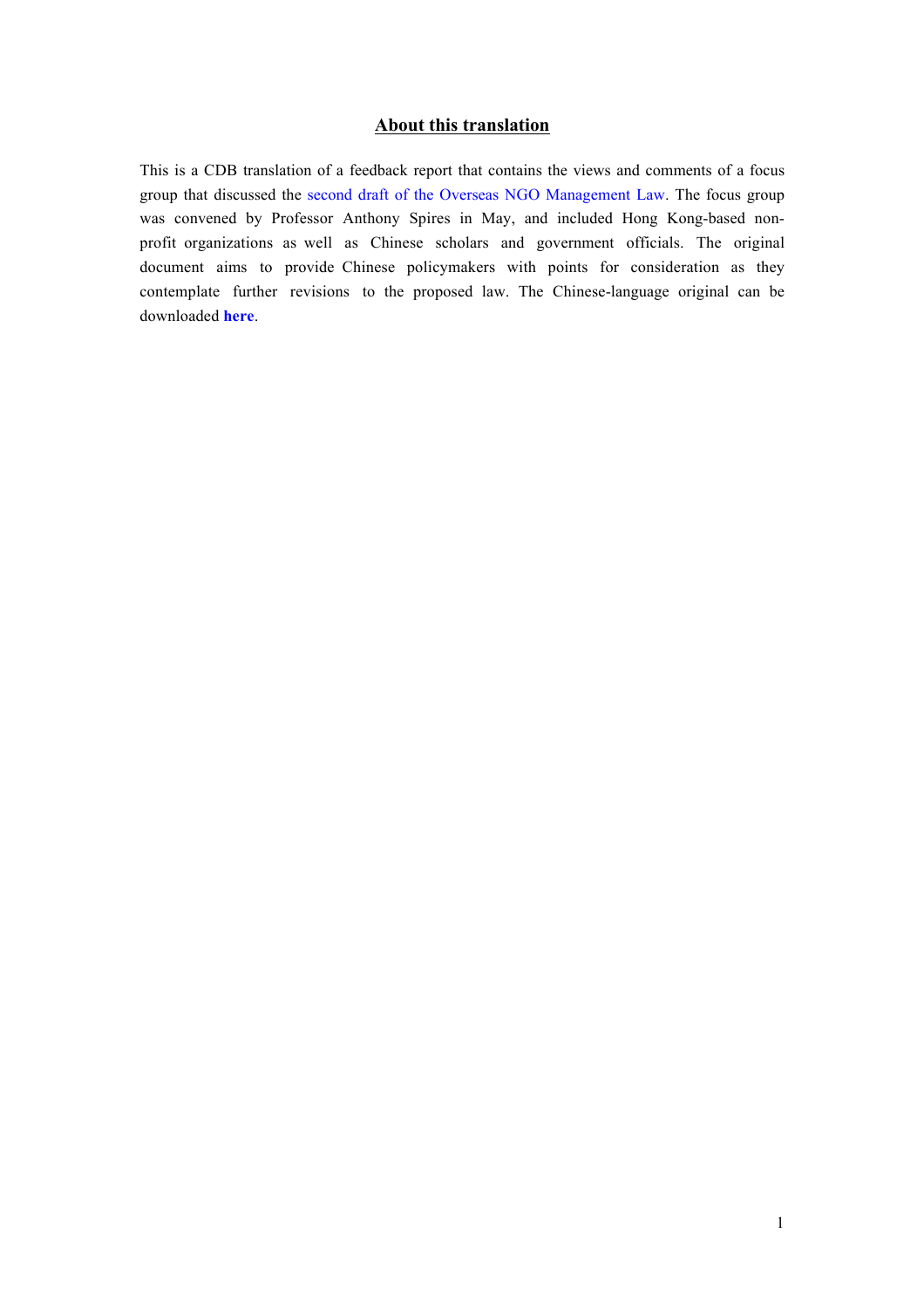# **Feedback and Suggestions on the "Overseas NGO Management Law of the People's Republic of China (Draft)" (Second reading)**

On April  $20^{th}$ , 2015 the second reading of the "Overseas NGO Management Law (Draft)" (referred to as "draft" below), initially drafted by the Ministry of Public Security, was held at the 14<sup>th</sup> meeting of the 12<sup>th</sup> National People's Congress Standing Committee. Adhering to the basic principles of "regulating and guiding the activities of overseas NGOs in China, guaranteeing their legal rights and benefits, and promoting exchange and cooperation," the draft is divided into nine sections that provide detailed regulations for the operations of overseas NGOs in China, namely general principles, representative offices, temporary activities, regulation of conduct, favorable policies, supervision and management, special regulations, legal responsibility, and supplementary provisions. In the future, the formulation and promulgation of this legislation will allow overseas NGOs conducting activities in China to rely fully on the law.

On May 5th, 2015 the National People's Congress released the complete text of the draft on its official website (www.npc.gov.cn), soliciting comments from the public. As the main targets of the direct oversight and regulation stipulated by this law, overseas NGOs have followed its formulation and promulgation, and have shown deep concern over the details of the draft. From the perspective of national lawmakers, going through a process of broad consultation and listening to comments and suggestions from all sectors of society can help make the legislation in question more complete and rational. In May of 2015, on the basis of a thorough and meticulous study of the draft, more than ten non-profit organizations (NPOs) from Hong Kong that run projects in mainland China organized an informal discussion of the details of the draft. Mainland legal experts from related fields were invited to participate in the discussion and to conduct investigations of and exchanges on a number of clauses and regulations from the draft, with the aim of providing constructive feedback on relevant sections.

Below is a summary of feedback selected from the Hong Kong NPOs' informal discussion. Specifically, the feedback touches on 12 aspects of the law, including the scope of activities of overseas NGOs with operations in China, the Professional Supervisory Units, and establishing representative offices. The feedback report is formatted so that each of these aspects is paired to the relevant clause of the draft and followed by a list of questions and suggestions. The questions are raised in the hope that the law will be further clarified or provide further explanation, while the suggestions aim to propose revisions (workable suggestions for revisions were not yet available for all clauses). Finally, this feedback report proposes a number of general suggestions regarding the formulation and implementation of this law in the hope of contributing to the final revision and promulgation of this law.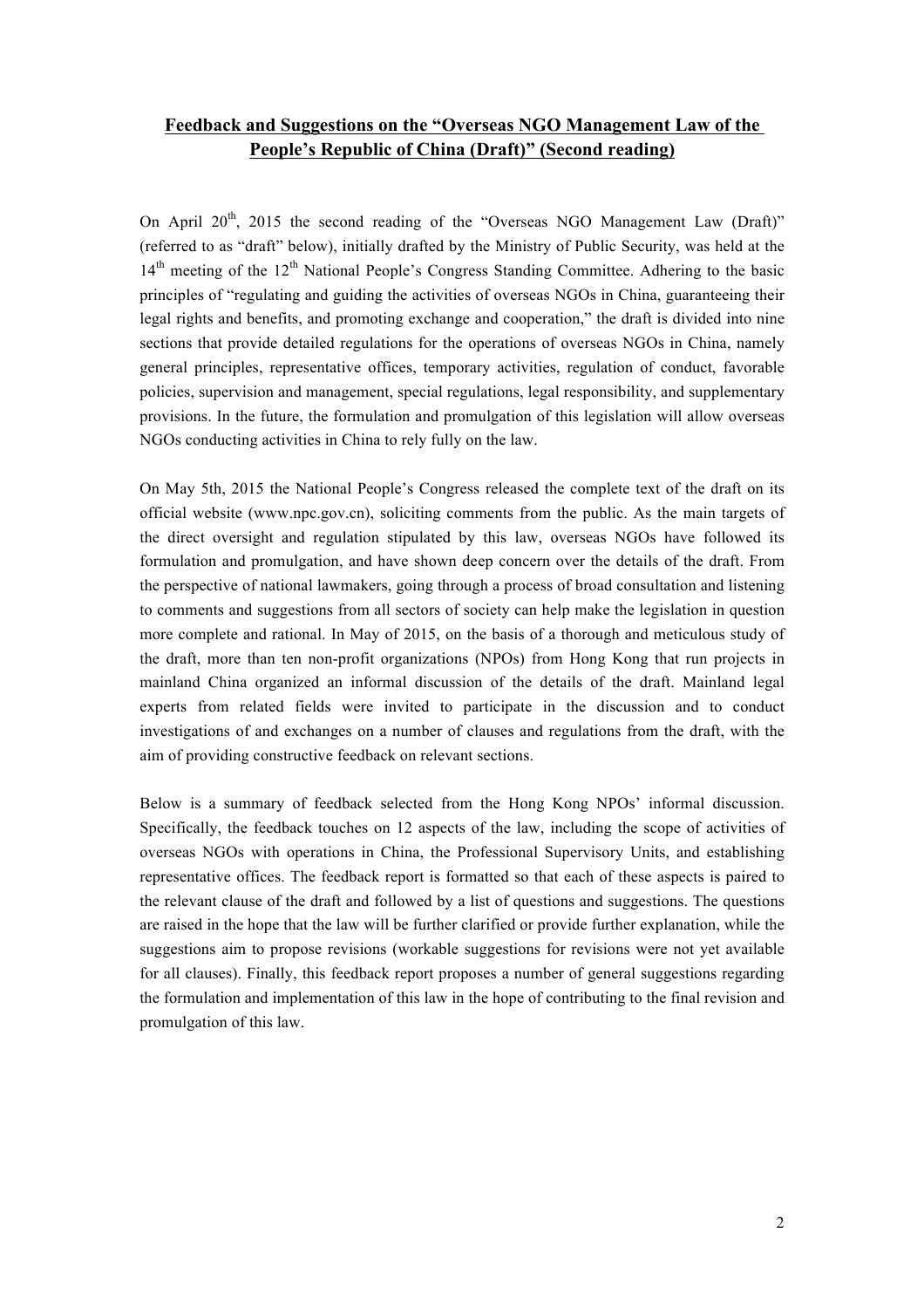### **1. Definition of "Overseas NGO"**

Article 2. This law concerns overseas NGOs carrying out activities within China. "Overseas NGO" refers to non-profit, non-government social organizations that have been established outside China.

#### **Questions:**

(1) NGOs in many countries and regions are allowed to register as businesses, but they are non-profit organizations in nature and enjoy tax-free policies. Are these organizations included as "Overseas NGOs" as defined by this law?

(2) Do " Overseas NGOs" include overseas foundations? If so, will provisions regarding overseas foundations in "Regulation on the Administration of Foundations" (基金会管理条例) still be applicable?

### **2. Working fields**

Article 3. Overseas NGOs that work in fields such as economic, education, science and technology, health, culture, sports, environmental protection and charity may carry out activities that legally develop public welfare.

## **Question:**

Are poverty alleviation, disaster relief, public health, gender equality, NGO capacity-building and public policy research included in the working areas listed in Article 3?

#### **Suggestions:**

(1) Include the above-mentioned areas since many Overseas NGOs work in those fields.

(2) Use more inclusive terms such as 'non-profit work', 'philanthropic work', or 'social development', to give NGOs more space to work when drafting the law.

(3) Or use an alternative method: list the areas forbidden by the law, and Overseas NGOs can work in all the areas except the ones that are listed.

# **3. Define "conduct activities"**

Article 6. Overseas NGOs that conduct activities in China shall do so in the name of a legally registered representative office (代表机构). Unregistered representative offices that wish to conduct activities shall obtain a temporary activity permit (临时活动许可) in advance. It is prohibited for overseas NGOs that are unregistered or have not legally obtained a temporary activity permit to conduct activities within China, or commission domestic Chinese individuals, legal persons, or organizations to conduct activities within China.

#### **Question:**

What does it mean by "conduct activities" in Article 6? For instance, NGOs usually need to carry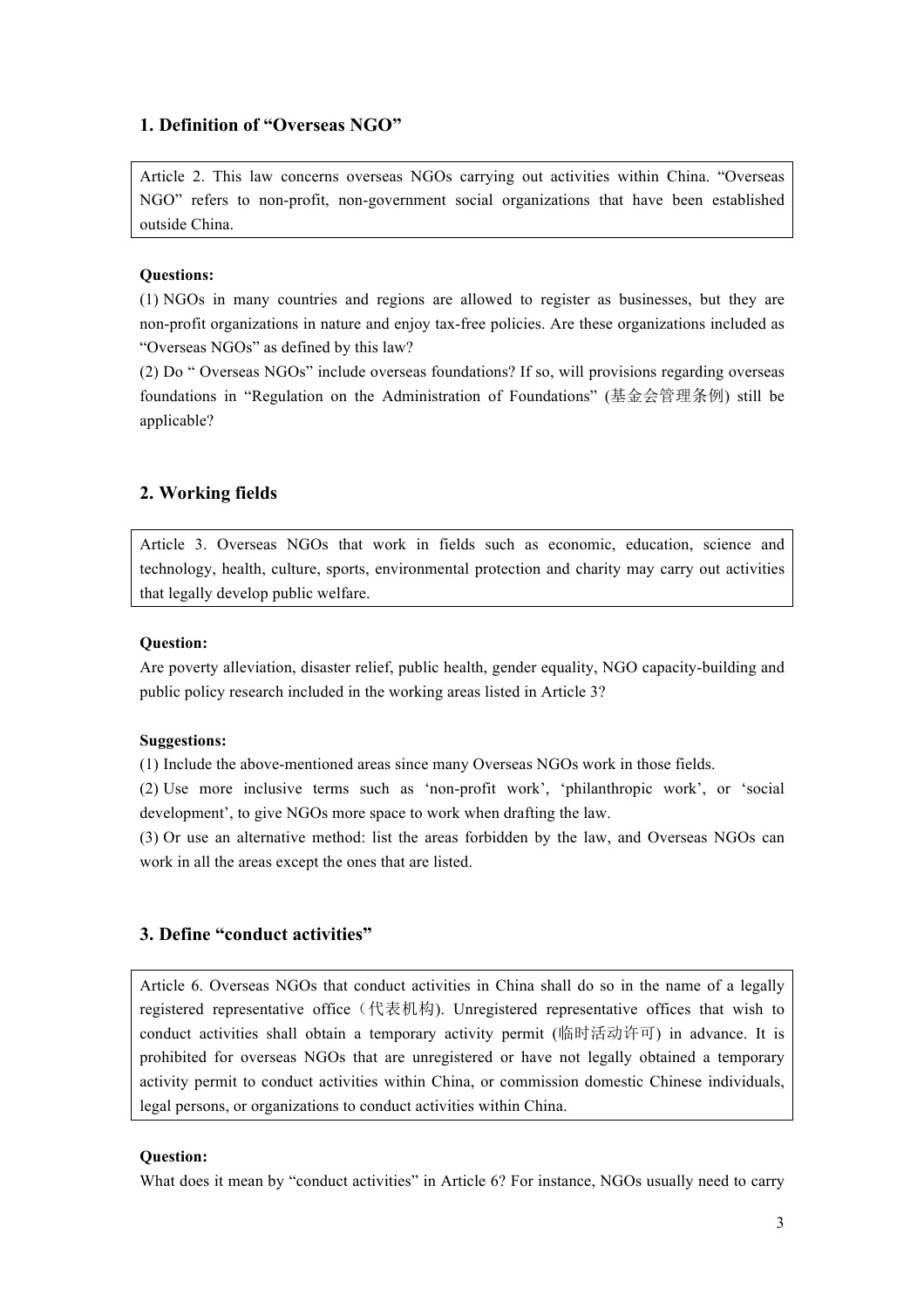out a needs assessment and search for partners before officially carrying out their projects. Does it mean all these preparatory activities are illegal if the NGO hasn't registered or obtained a temporary activity permit?

#### **Suggestion:**

Define "activities" more clearly, for example change it to " project activities."

# **4. Professional Supervisory Unit (**业务主管单位**)**

Article 7. The relevant departments of the State Council and provincial level governments, as well as organizations authorized by the State Council or provincial level governments, are the Professional Supervisory Units of overseas NGOs conducting activities in China.

Article 11. Overseas NGOs that apply to establish a representative office shall have received the consent of a Professional Supervisory Unit.

#### **Questions:**

(1) Lots of Overseas NGOs do comprehensive work, which covers multiple areas such as education, poverty alleviation, disaster relief and public health. How do these multi-field NGOs find their Professional Supervisory Unit?

(2) What does "the consent of a Professional Supervisory Unit" mean in Article 11? Does it mean "administrative licensing (行政许可)" or just oral consent? How do NGOs apply for "the consent of a Professional Supervisory Unit"?

(3) Most government agencies would refuse to serve as a Professional Supervisory Unit for Overseas NGOs if there aren't any incentives. If a large number of Overseas NGOs cannot find a Professional Supervisory Unit then they cannot acquire legal status. What happens then?

### **Suggestions:**

(1) Provide specific guidelines for multi-field Overseas NGOs to find their Professional Supervisory Units.

(2) Provide a list of government agencies that can serve as Professional Supervisory Units. Can the Liaison Office of the Central People's Government, Constitutional and Mainland Affairs Bureau or even the Hong Kong and Macau governments serve as Professional Supervisory Units for Hong Kong NGOs?

(3) Clarify the application process for Overseas NGOs to find a Professional Supervisory Unit, and make it more convenient for Overseas NGOs to apply and register by changing "the consent of a Professional Supervisory Unit" into a more specific administrative procedure.

(4) Or change "the consent of a Professional Supervisory Unit" into centralized management by specialized departments (归口管理) after registration. In other words put Overseas NGOs under centralized management by specialized departments after giving them legal status.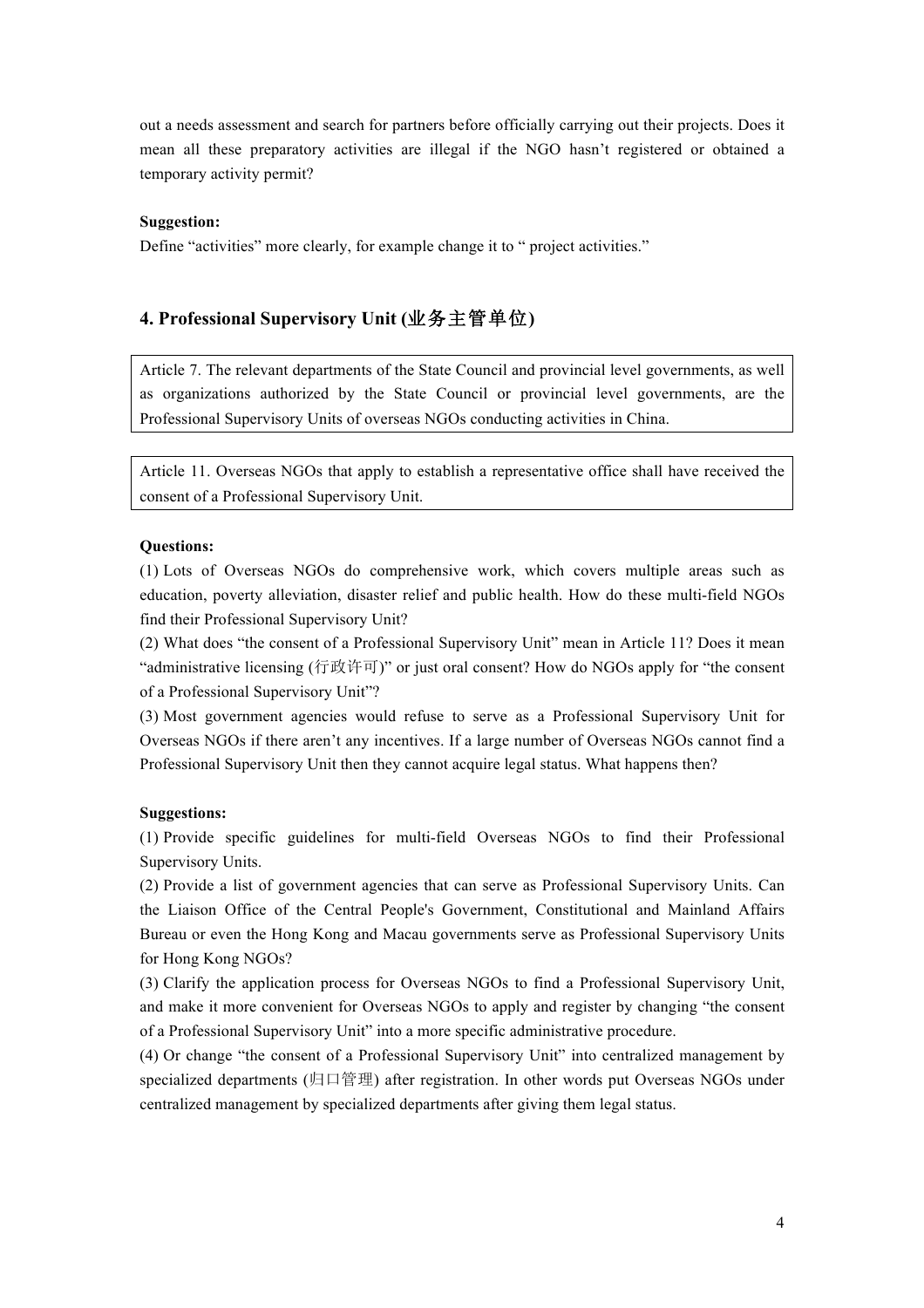# **5. Establish one representative office and branch office**

Article 10 ... Overseas NGOs may only establish one representative office within China. The representative office of an overseas NGO shall operate activities using their registered name, and within the operational boundaries that have been approved.

Article 23 ... Unless otherwise regulated for by the State Council, overseas NGOs and their representative offices must not establish any branch office in China.

#### **Questions:**

(1) Lots of Overseas NGOs carry out their work in different regions of China by setting up work stations or program implementing sites. Do these stations and sites qualify as "branch office" in article 23.

(2) Can an Overseas NGO set up more than two representative offices within China that are different in nature? For example alongside establishing a representative office providing direct services, can an Overseas NGO set up foundations or other non-profit social organizations such as schools or hospitals?

(3) For Overseas NGOs without headquarters and registered separately in different countries or regions, can they set up different representative offices in China using different identities or are they only allowed to establish one representative office using one unified identity?

#### **Suggestions:**

(1) Clarity the term "branch office" and allow Overseas NGOs to set up program implementing offices/service offices/work stations in different regions of China. If this is not done then a large number of Overseas NGOs will face difficulties in carrying out their work.

(2) To supervise program implementing offices/service offices/work stations set up by Overseas NGOs, the government can monitor their unified bank accounts or single out the chief representative as the subject of liability.

(3) Set up clarification procedures before registration so that if an Overseas NGO (regardless if it is nationally registered or provincially registered) clarifies it will work in different regions of China when applying for registration, it can set up program implementing offices/service offices/work stations in those regions.

## **6. Status of a Legal Person**

Article 13 ... The representative office of an overseas NGO does not have the status of a legal person.

### **Question:**

If the representative office of an Overseas NGO does not have the status of a legal person, how does it sign working agreements as a legal and independent entity to bid on projects or work with related Chinese organizations?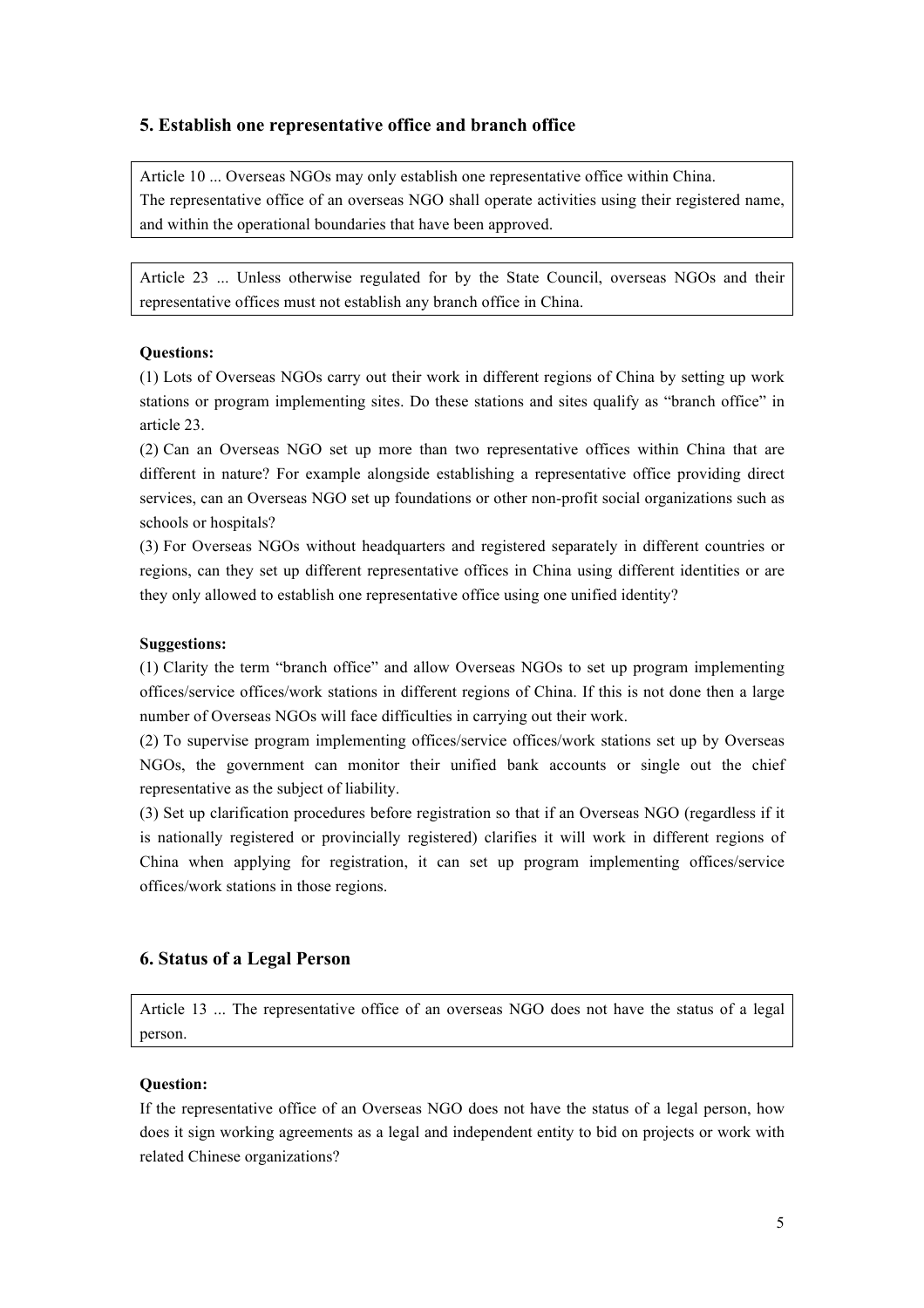# **7. Annual activity plan**

Article 24. The representative office of an overseas NGO shall submit an activity plan that details the projects that they intend to run and how they intend to use their funding in the coming year. This plan should be submitted to the Professional Supervisory Unit before November 30th every year. After the consent of a Professional Supervisory Unit, the representative office shall submit it to the registration management authorities for filing within 10 days....

# **Questions:**

(1) Generally, the board of trustees of an Overseas NGO approves the organization's annual plan in March or April. It will therefore be difficult for an Overseas NGOs to submit their annual plan on November 30 since it's the time they are still drafting their plan for the coming year.

(2) What does "the consent of a Professional Supervisory Unit" mean? Does it mean "administrative licensing (行政许可)" or just oral consent?

(3) How detailed should the annual plan submitted to the registration management authorities for filing be?

(4) The work that an Overseas NGO does can be unpredictable. For example, there might be extra work if a natural disaster occurs. Does the NGO have to be responsible for this kind of plan adjustment or associated extra work?

# **Suggestions:**

(1) Adjust the time that Overseas NGOs have to submit their plans. For example, it can be changed to April, so that the timing would align with the approval period of Overseas NGOs' annual plans.

(2) Clarify what "the consent of a Professional Supervisory Unit" means so that Overseas NGOs can better understand how to submit their annual plan for filing.

(3) Provide samples of annual plans for reference in implementing rules and statutory interpretations of the law.

# **8. Submit a project description for filing**

Article 24 ... Before overseas NGOs begin a project they shall submit for filing their registration documents, temporary activity permit, and a description of their project to municipal level and above (under which administrative districts are established) public security authorities who administrate the district in which the project will be carried out.

# **Questions:**

(1) What does "project" mean? What's the difference between "project" and "activity" in this article? For example, do Overseas NGOs have to submit documents for filing if they are only going to organize a seminar or carry out a survey?

(2) What does "submit for filing" mean? Does it mean that Overseas NGOs only have to report to the public security authorities that administer the district in which the project will be carried out? Or does it mean they will they have to acquire official authorization from those public security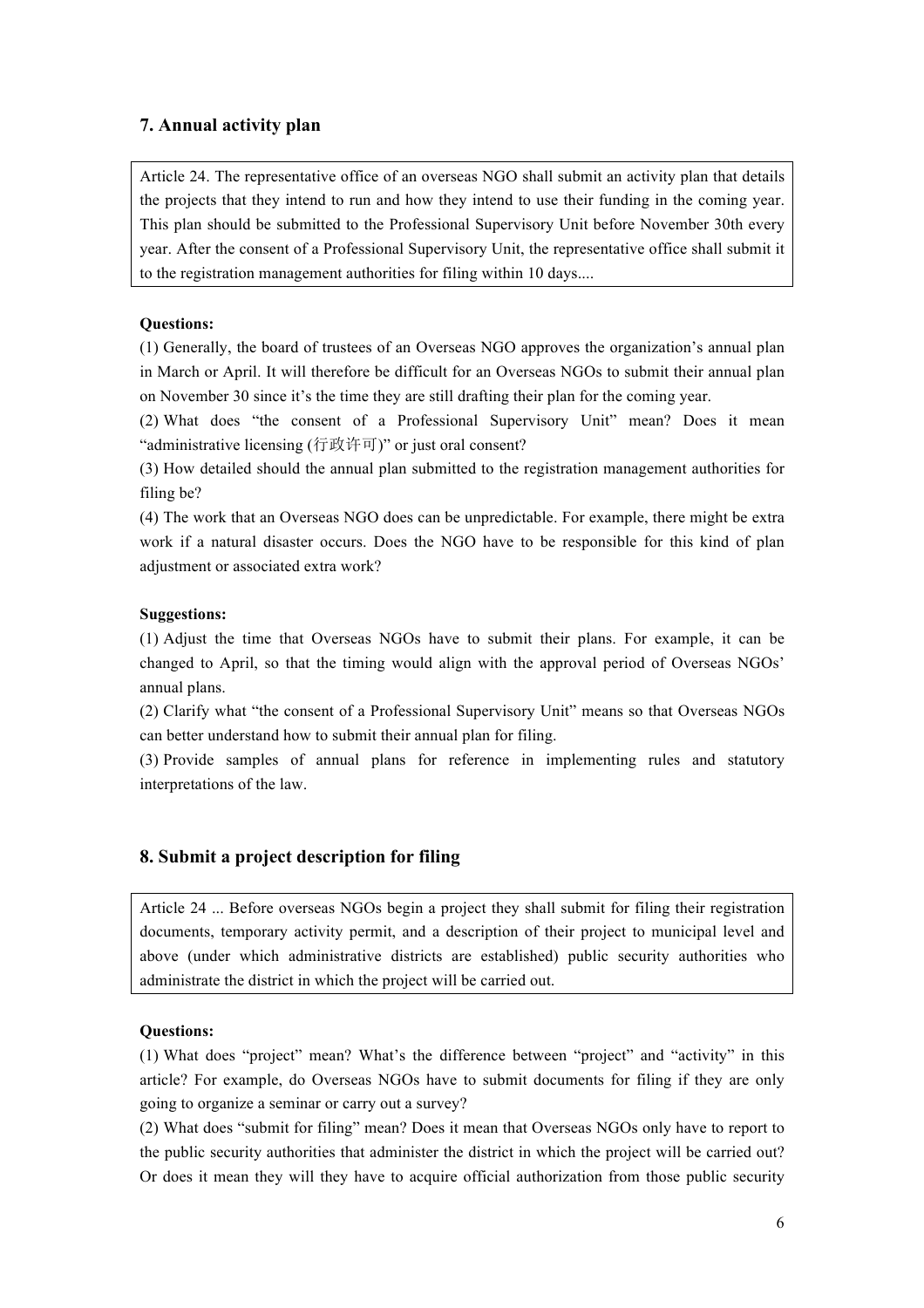authorities for approval of all of their activities?

(3) In the event of an emergency such as a natural disaster, should there be a contingency plan for Overseas NGOs to submit related documents for filing more quickly so that they can start their relief work as soon as possible?

# **9. About the use of funds for activities**

Article 26. Funding for activities run by overseas NGOs in China include:

(3) Other money that has been lawfully acquired within China.

...

...

Unless otherwise approved by the State Council, overseas NGOs and their representative offices in China must not conduct fundraising activities or accept donations in China.

#### **Questions:**

(1) If "other money" in article 26 does not refer to donations, then what does it refer to?

(2) If Chinese individuals or legal persons propose to donate to an Overseas NGO without any public fundraising attempts from the NGO, should the Overseas NGO refuse the donation?

(3) Does "money acquired within China" include: Money donated to Chinese bank accounts of Overseas NGOs by overseas individuals or legal persons; or Money donated to overseas bank accounts of overseas NGOs by individuals or legal persons within China?

#### **Suggestion:**

Allow Overseas NGOs and their representative offices to receive donations on the condition that they don't obtain the money through public fundraising. In practice charitable donations can come in many different forms. For example, the benefactors of an Overseas NGO work may wish to give money or material donations to support the future operation of that organization.

### **10. Tax payment and benefits**

Article 31. The representative office of an overseas NGO shall legally make a tax registration, tax declarations, and pay taxes.

Article 42. Overseas NGO representative offices shall enjoy tax benefits and other favorable policies in accordance with law.

# **Question:**

Are application for tax benefits and laws and regulations regarding tax payment of Overseas NGOs the same as those that apply to NGOs in China such as foundations?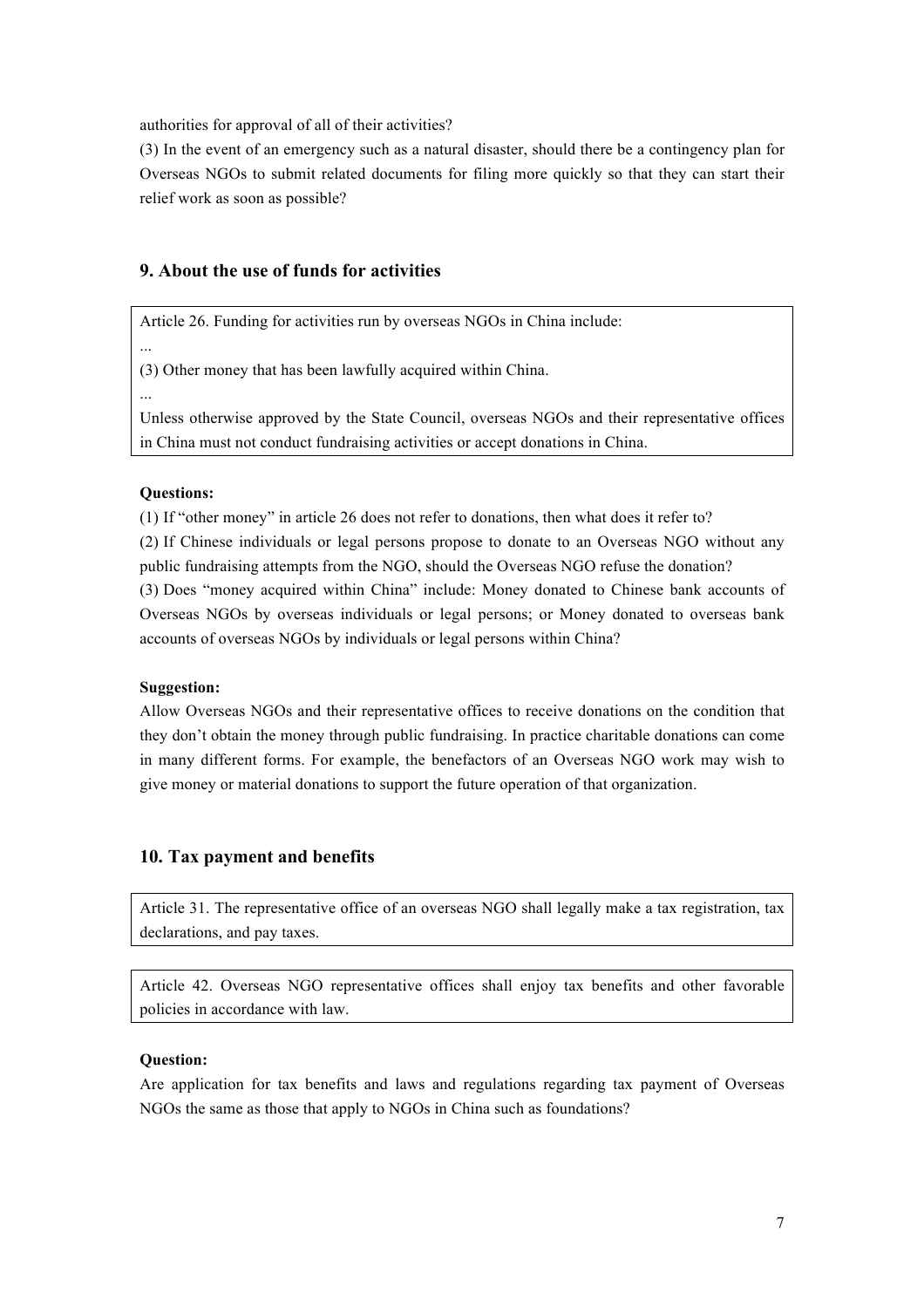# **11. Volunteers**

Article 32. If the representative office of an overseas NGO wishes to recruit staff or volunteers in China, they shall commission a local foreign affairs service unit, or other unit as designated by the government, to carry out their employment matters

Overseas NGOs that conduct temporary activities in China must not directly recruit volunteers. If they do require volunteers they shall do so through their Chinese partner organization.

### **Questions:**

...

(1) There are various types of volunteers, for instance, during natural disasters, Overseas NGOs might need volunteers to help them move disaster relief materials. Do they still have to ask their Chinese partners to recruit that type of volunteers?

(2) When benefactors of an Overseas NGO's help that have established a long-term mutually trusting relationship with the organization, ask to volunteer for that organization, should the NGO refuse?

# **Suggestions:**

(1) Divide volunteers into different categories: long-term volunteers should be recruited through Chinese partners whereas temporary volunteers, such as disaster relief volunteers, can be recruited more flexibly.

(2) Give Overseas NGOs more autonomy for volunteer recruitment. For example, allow Overseas NGOs to recruit volunteers on their own as long as they provide information about it in the activity plans that they submit to their supervisory units, or allow overseas NGOs to recruit a limited number of volunteers.

# **12. Assistance from a Chinese partner**

Article 21. Overseas NGOs may arrange for a Chinese partner organization to assist in dealing with the Professional Supervisory Unit and registration management authorities.

Article 38. Individuals, legal persons, and organizations in China must not be hired by, accept financial support from, or represent or covertly represent, overseas NGOs that have not legally registered a representative office or obtained a temporary activities permit.

### **Questions:**

(1) Does article 21 apply to both those Overseas NGOs that are applying for a temporary activity permit and those that are applying to establish a representative office?

(2) Overseas NGOs that have already been carrying out work in China will have already hired organizations to represent them. Should these organizations stop working immediately after the law is enforced, or will they be given a period of time to make adjustments?